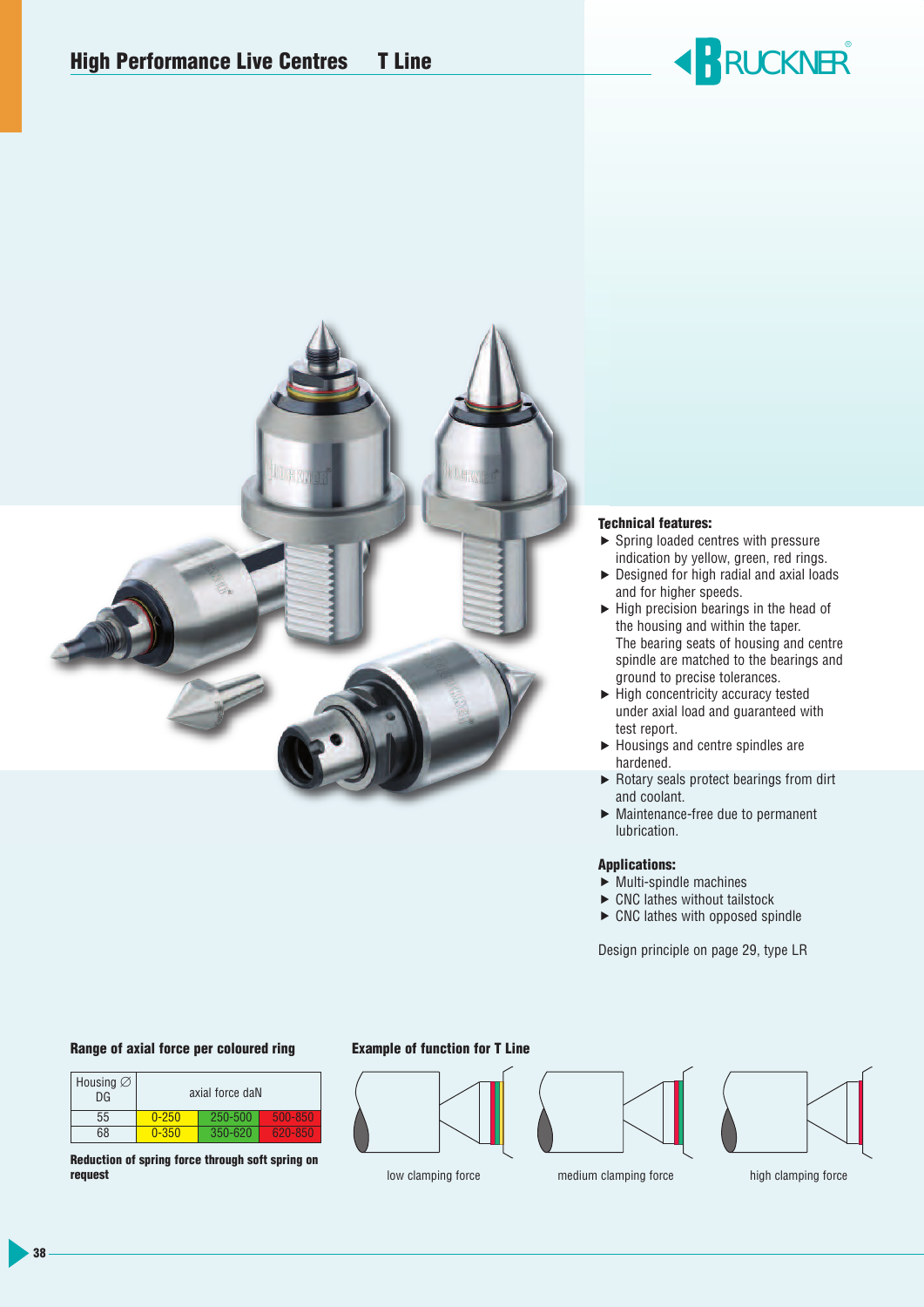# **RUCKNER**®

### **VDI shank**

- **Type TRS**  $-$  centrepoint  $60^\circ$
- **Type TRV**  centrepoint 60°/40° extended
- **Type TRE**  centre spindle with 1:7.5 internal taper for interchangeable inserts (page 37)

#### **Runout**

max. 0.005 mm with test report max. 0.003 mm high precision design on request



**Type TRV**





**Interchangeable inserts for type TRE on page 37**

| <b>Type</b>                | <b>TRS</b>                   | <b>TRV</b>               | <b>TRE</b>               | <b>TRS</b>           | <b>TRV</b>               | <b>TRE</b>               |
|----------------------------|------------------------------|--------------------------|--------------------------|----------------------|--------------------------|--------------------------|
| ID.No.                     | <b>700S 055VDI30</b>         | <b>700V 055VDI30</b>     | <b>700E 055VDI30</b>     | <b>700S 068VD140</b> | <b>700V 068VDI40</b>     | <b>700E 068VDI40</b>     |
| <b>Shaft size VDI</b>      | 30                           | 30                       | 30                       | 40                   | 40                       | 40                       |
| DG                         | 55                           | 55                       | 55                       | 68                   | 68                       | 68                       |
| DA                         | -                            | 25                       | 25                       |                      | 35                       | 35                       |
| D                          | 25                           | 12                       | $\overline{\phantom{a}}$ | 35                   | 14                       | $\overline{\phantom{a}}$ |
| <b>DF</b>                  | 68                           | 68                       | 68                       | 83                   | 83                       | 83                       |
| K <sub>1</sub>             | $\qquad \qquad \blacksquare$ | $\overline{\phantom{a}}$ | 15                       |                      | $\overline{\phantom{a}}$ | 22                       |
| LA                         | 28                           | 37                       | 13                       | 40                   | 49                       | 21                       |
| <b>LB</b>                  | 56                           | 56                       | 56                       | 68                   | 68                       | 68                       |
| <b>LC</b>                  | 84                           | 93                       | 68,5                     | 108                  | 117                      | 90                       |
| Workpiece weight max. daN* | 420                          | 320                      | $\star$                  | 800                  | 700                      | $\star$                  |
| <b>Spring travel</b>       | 2.7                          | 2.7                      | 2.7                      | 4.2                  | 4.2                      | 4.2                      |
| $r.p.m. max.*$             | 5000                         | 5000                     | 5000                     | 4000                 | 4000                     | 4000                     |
| Radial/axial load graph    | RT2/AT1                      | RT1/AT1                  | $\star$                  | RT4/AT2              | RT3/AT2                  | $\star$                  |
| <b>Suitable inserts</b>    | ٠                            | ٠                        | 484                      | ٠                    | ٠                        | 487                      |

\*The radial load of type TRE is limited by the interchangeable inserts (page 37) \*observe the load graphs

Radial and axial loads for a bearing life of 2000 operating hours (see calculation example page 11) Radial – Types TRS/TRV VDI **Axial – Types TRS/TRV VDI** 



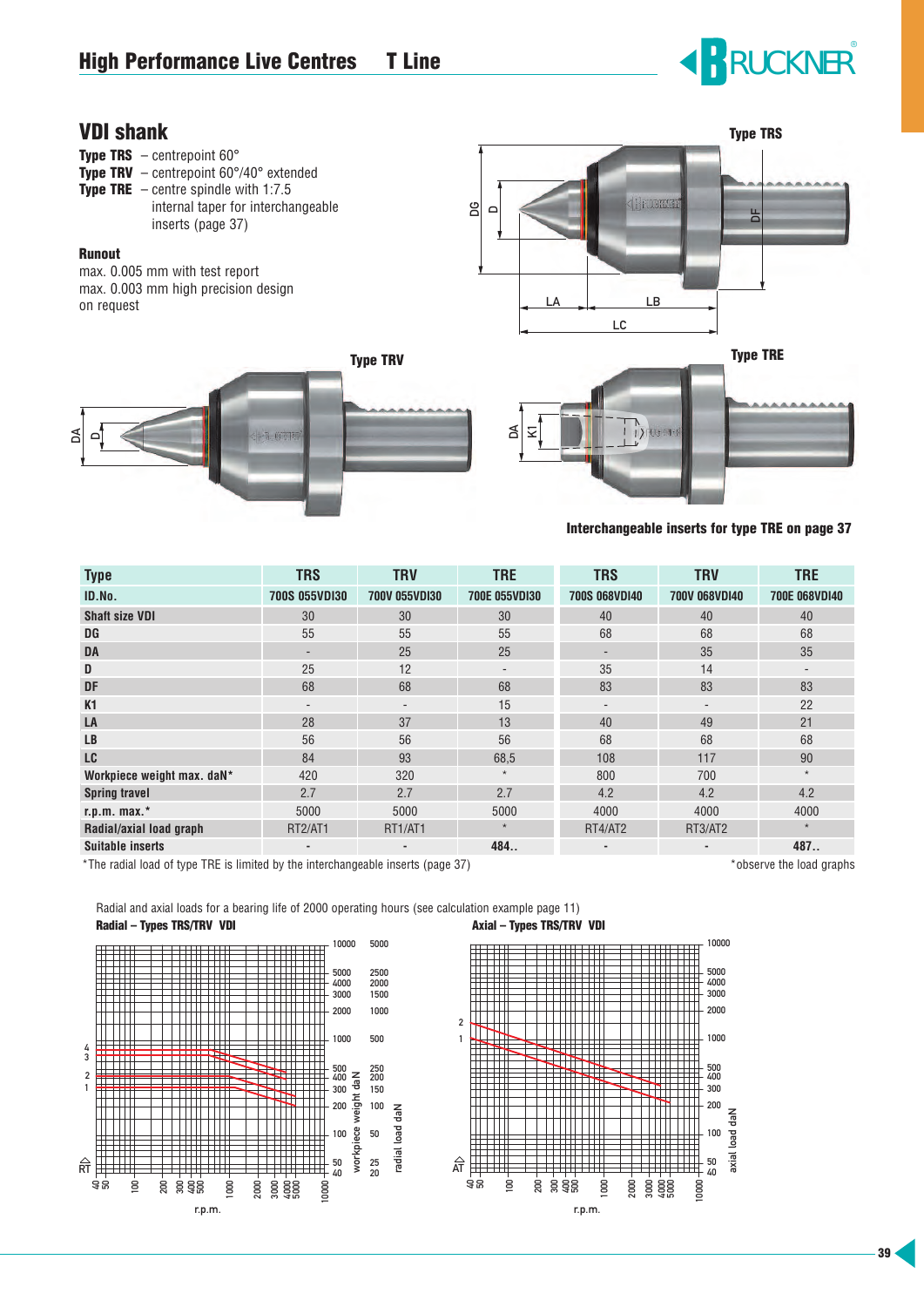# **RUCKNER**®

### **Capto shank**

DA D



 $\leq$  $\leq$ 



| <b>Type</b>                | <b>TRS</b>               | <b>TRV</b>     | <b>TRE</b>               | <b>TRS</b>               | <b>TRE</b>               | <b>TRS</b>               | <b>TRE</b>         |
|----------------------------|--------------------------|----------------|--------------------------|--------------------------|--------------------------|--------------------------|--------------------|
| ID.No.                     | <b>700S 055C04</b>       | 700V 055C04    | 700E 055C04              | <b>700S 068C05</b>       | 700E 068C05              | <b>700S 068C06</b>       | <b>700E 068C06</b> |
| <b>Shaft size Capto</b>    | C <sub>4</sub>           | C <sub>4</sub> | C <sub>4</sub>           | C <sub>5</sub>           | C <sub>5</sub>           | C6                       | C6                 |
| DG                         | 55                       | 55             | 55                       | 68                       | 68                       | 68                       | 68                 |
| <b>DA</b>                  | $\overline{\phantom{0}}$ | 25             | 25                       | $\overline{\phantom{a}}$ | 35                       | $\overline{\phantom{a}}$ | 35                 |
| D                          | 25                       | 12             | $\overline{\phantom{a}}$ | 35                       | $\overline{\phantom{a}}$ | 35                       |                    |
| K1                         | $\overline{\phantom{0}}$ | ۰              | 15                       | $\overline{\phantom{a}}$ | 22                       | $\overline{\phantom{a}}$ | 22                 |
| LA                         | 28                       | 37             | 13                       | 40                       | 21                       | 40                       | 21                 |
| <b>LB</b>                  | 54                       | 54             | 54                       | 74                       | 74                       | 76                       | 76                 |
| LC                         | 103                      | 112            | 87                       | 134                      | 116                      | 138                      | 120                |
| Workpiece weight max. daN* | 420                      | 320            | $\star$                  | 800                      | $\star$                  | 800                      | $\star$            |
| <b>Spring travel</b>       | 2.7                      | 2.7            | 2.7                      | 4.2                      | 4.2                      | 4.2                      | 4.2                |
| $r.p.m. max.*$             | 5000                     | 5000           | 5000                     | 4000                     | 4000                     | 4000                     | 4000               |
| Radial/axial load graph    | RT2/AT1                  | RT1/AT1        | $\star$                  | RT4/AT2                  | $\star$                  | RT4/AT2                  | $\star$            |
| <b>Suitable inserts</b>    |                          |                | 484                      |                          | 487                      |                          | 487                |

\*The radial load of type TRE is limited by the interchangeable inserts (page 37) \*observe the load graphs

Radial and axial loads for a bearing life of 2000 operating hours (see calculation example page 11) **Radial – Types TRS/TRV Capto Axial – Types TRS/TRV Capto**